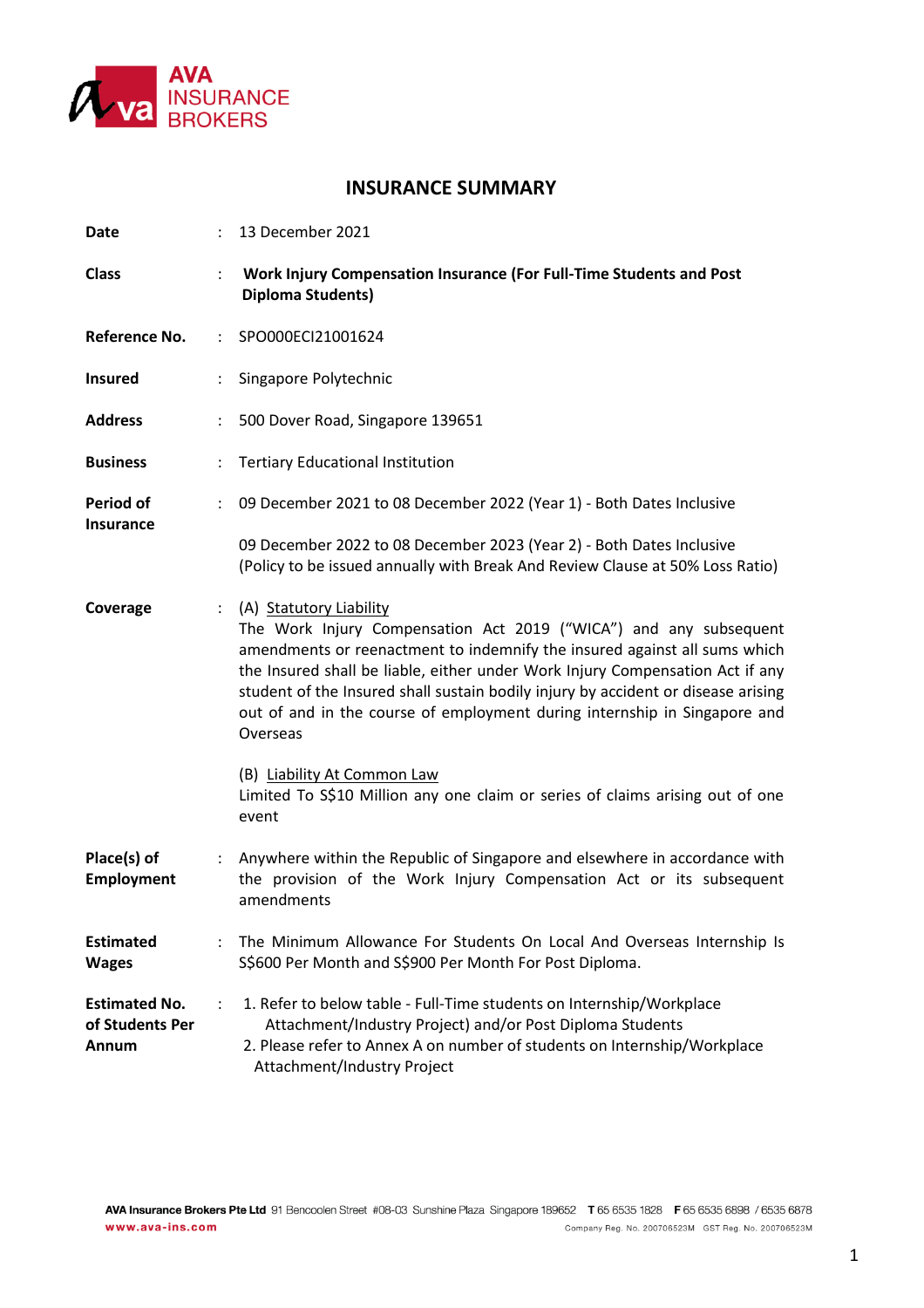

| <b>Extensions</b>          | 1. Accident in connection with travel to & from place(s) of employment<br>including meal breaks (excluding all 2 wheelers/pillion riding, Limit:<br>S\$10,000 per employee and S\$250,000 in the aggregate) in Singapore.<br>2. Sport, Social and Recreational Activities regardless of venues and<br>organisers (Singapore Only) - Limit: S\$25,000 per student S\$250,000 in<br>the aggregate (Common Law)<br>Non-Contribution<br>3.<br>4. Notice of Cancellation (30 days)<br>5. Waiver of Subrogation Rights Clause<br>Average Clause<br>6.<br>Traditional Chinese Medical Treatment Fees Extension With Sub-Limit of<br>7.<br>S\$200 Per Accident and S\$5,000 In Aggregate (Form Part of Medical<br>Expenses) Subject To Be Referred By Registered Medical Practitioners.<br>8. Premium Adjustment Clause Upon Policy Expiry<br>9. Break and Review Clause at 50% Loss Ratio<br>10 It is noted and agreed that the Policy extends to cover any driving of<br>buggy vehicles that do not require a valid driving license as part of the<br>internship work requirements.<br>11. It is noted and agreed that the Policy extends to cover testing and<br>quarantine costs subject to the students' contracting diseases or viruses<br>including Covid-19 during and in the course of their internship. The limit of<br>liability shall not exceed S\$2,000 any one student and S\$10,000 in the<br>aggregate. |
|----------------------------|------------------------------------------------------------------------------------------------------------------------------------------------------------------------------------------------------------------------------------------------------------------------------------------------------------------------------------------------------------------------------------------------------------------------------------------------------------------------------------------------------------------------------------------------------------------------------------------------------------------------------------------------------------------------------------------------------------------------------------------------------------------------------------------------------------------------------------------------------------------------------------------------------------------------------------------------------------------------------------------------------------------------------------------------------------------------------------------------------------------------------------------------------------------------------------------------------------------------------------------------------------------------------------------------------------------------------------------------------------------------------------------------------------------|
| <b>Common Law</b>          | It is hereby declared and agreed that this policy extends to cover shipyard<br>1.<br>÷<br>risk and working onboard vessels.<br>2. Working onboard vessel Common Law Limit: S\$500,000 per student and<br>S\$2,000,000 in the aggregate.<br>3. This policy excludes all claims related and/or in connection to :<br>3.1 Shipbuilding and/or Hull Construction<br>3.2 Engaged in wrecking and demolition<br>3.3 Woks in offshore platform, offshore rigs other than contractors<br>temporarily<br>Working thereon.<br>3.4 Petrol Chemical, Chemical Power Plants and Oil Companies.<br>3.5 Diving and/or any underwater related activities<br>4. Maximum 1 intern on board vessel at any one time<br>5. Maximum height works 10 meters                                                                                                                                                                                                                                                                                                                                                                                                                                                                                                                                                                                                                                                                             |
| Major<br><b>Exclusions</b> | 1. Contracts (Rights of Third Parties) Act (Cap 53B)<br>$\ddot{\phantom{a}}$<br>Communicable Disease Exclusion Under Common Law<br>2.<br>3. War and Terrorism Exclusion<br>4. Sanction Clause                                                                                                                                                                                                                                                                                                                                                                                                                                                                                                                                                                                                                                                                                                                                                                                                                                                                                                                                                                                                                                                                                                                                                                                                                    |
| Warranty                   | Premium Payment Warranty 60 Days From Policy Effective Date                                                                                                                                                                                                                                                                                                                                                                                                                                                                                                                                                                                                                                                                                                                                                                                                                                                                                                                                                                                                                                                                                                                                                                                                                                                                                                                                                      |